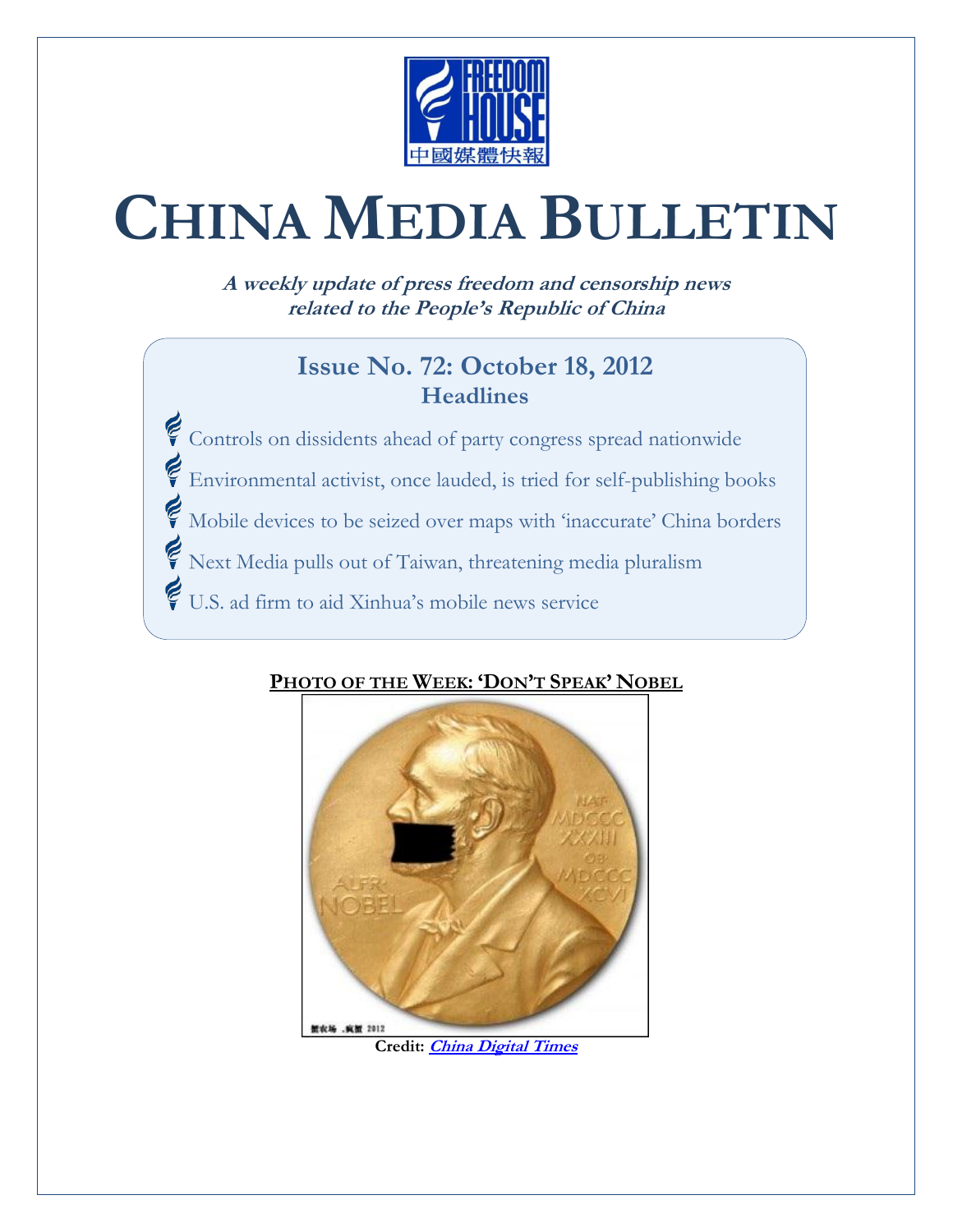### **BROADCAST / PRINT MEDIA NEWS**

## **Controls on dissidents ahead of party congress spread nationwide**

Human rights groups and overseas Chinese-language media outlets have reported an increase in restrictions on activists and petitioners throughout China in recent weeks as the leadership prepares for the 18th Communist Party Congress, scheduled to begin on November 8 in Beijing (see CMB No. [71\)](http://www.freedomhouse.org/cmb/71_101112). On October 5, Civil Rights and Livelihood Watch, a grassroots monitoring group, published a list of over 90 activists who had been targeted for harassment, abduction, house arrest, or beatings during the month of September, with at least 10 still in custody. The clampdown on petitioners in Beijing has been especially intense, with police clearing out temporary residences commonly used by those coming from afar to lodge their grievances with the central authorities. On October 2, a Beijing resident told the overseas Sound of Hope radio network that "there are old women wearing red armbands watching every station and street in Beijing," while another resident reported having her ID checked in the subway. Mao Hengfeng, a well-known Shanghai-based activist, was detained on September 30 in Beijing, where she had gone to petition for an unpaid pension. The crackdown has extended well beyond the capital, with the list published by Civil Rights and Livelihood Watch registering incidents of harassment and detention in Shanghai, Hubei, Shaanxi, and elsewhere. Radio Free Asia reported that Ye Du, a writer and member of the Independent Chinese PEN Center from Guangzhou, had been summoned for "tea" by the local Public Security Bureau on October 13. After questioning him for six hours, the security agents warned Ye not to leave the city or receive visitors until after the end of the party congress.

- **Civil Rights and Livelihood Watch 10/5/2012 (in Chinese): [Nearly a hundred people](http://www.msguancha.com/Article/ShowArticle.asp?ArticleID=15887)  [monitored in September 2012](http://www.msguancha.com/Article/ShowArticle.asp?ArticleID=15887)**
- **Radio Free Asia 10/15/2012: [Guangzhou writer under strict control from authorities](http://www.rfa.org/mandarin/yataibaodao/ql2-10152012172958.html)  in [lead-up to 18th Party Congress](http://www.rfa.org/mandarin/yataibaodao/ql2-10152012172958.html)**
- **Epoch Times 10/4/2012 (in Chinese): [Chinese regime sweeps up petitioners,](http://www.theepochtimes.com/n2/china-news/chinese-regime-sweeps-up-petitioners-dissidents-before-party-congress-299620.html)  [dissidents, before party congress](http://www.theepochtimes.com/n2/china-news/chinese-regime-sweeps-up-petitioners-dissidents-before-party-congress-299620.html)**
- **Human Rights in China 10/2/2012: [Shanghai rights defenders detained in advance](http://www.hrichina.org/content/6318%20*%20http:/www.youtube.com/watch?v=vAMMBtNwtRI)  [of 18th Party Congress](http://www.hrichina.org/content/6318%20*%20http:/www.youtube.com/watch?v=vAMMBtNwtRI)**
- **Amnesty International 10/12/2012: [China human rights briefing October 2 to 10, 2012](http://www2.amnesty.org.uk/blogs/countdown-china/china-human-rights-briefing-october-2-10-2012)**
- **NTDTV Canada News 10/10/2012: [Dissidents under strict control in China](http://www.youtube.com/watch?v=vAMMBtNwtRI)**

### **Environmental activist, once lauded, is tried for self-publishing books**

Liu Futang, a former forestry official turned blogger in Hainan Province who became known for his investigative reports on illegal forest destruction, was put on trial on October 11 in Haikou City. The verdict has not yet been handed down, but legal experts said Liu could face up to five years in prison. He was detained in July while hospitalized with high blood pressure and diabetes, and formally charged on September 19 for "conducting illegal business." Liu had spent about \$30,000 to publish and distribute his own writing, including *The Tears of Hainan II*, a book that apparently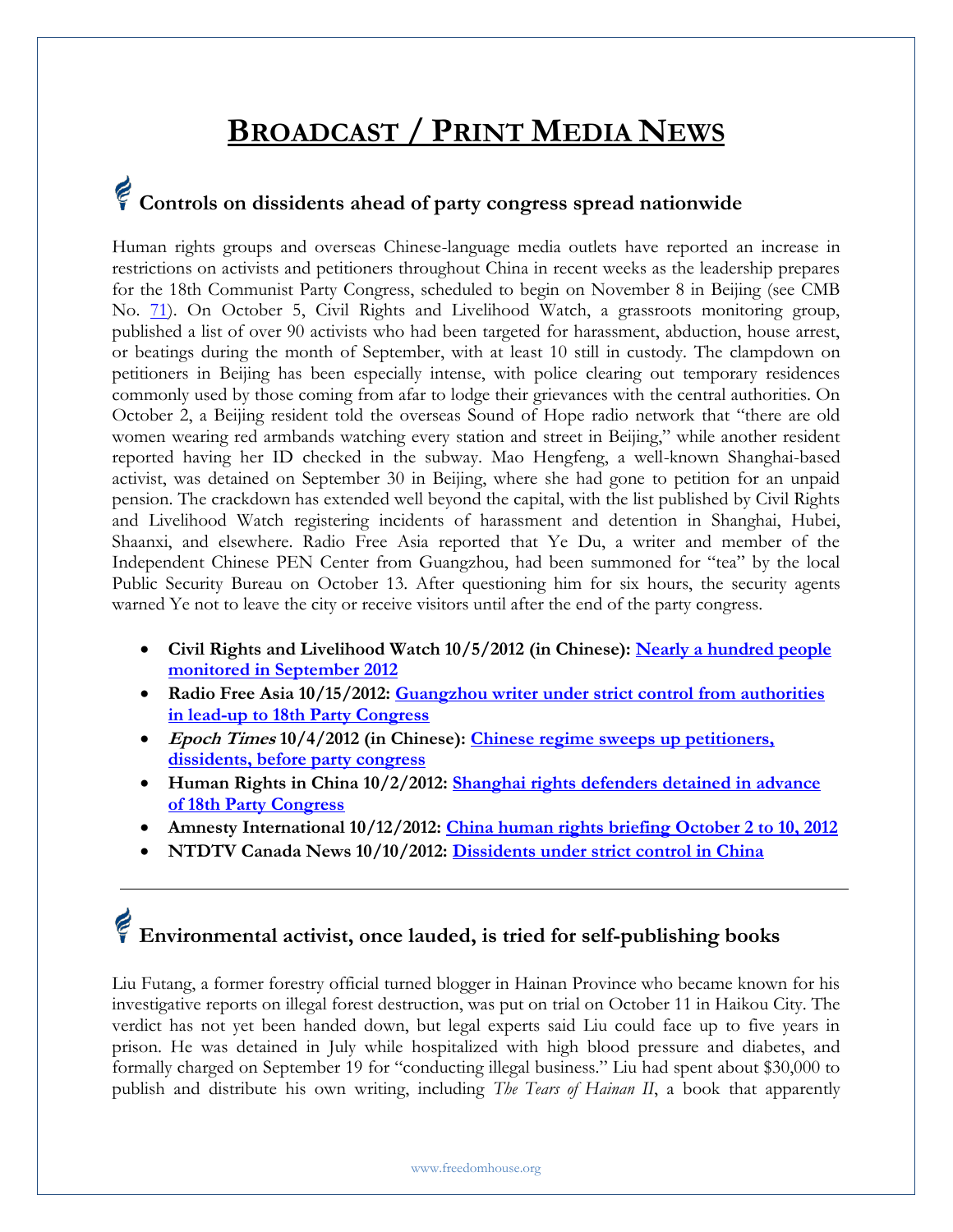angered local officials and businessmen with its descriptions of citizen opposition to a planned coalfired power plant in Yinggehai. Prosecutors claimed that Liu had illegally obtained 78,000 yuan (\$12,470) from his publishing activities, though they acknowledged that he had given most of the 18,000 copies away for free. In April he was awarded the "best citizen journalist" prize in the China Environmental Press Awards (see CMB No. [54\)](http://www.freedomhouse.org/article/china-media-bulletin-issue-no-54), organized by the international environmentalist group ChinaDialogue, Britain's *Guardian* newspaper, and the Chinese online media company Sina. Official media such as Xinhua news agency and the *People's Daily* had also hailed Liu as an "ecoguard," until his efforts ran afoul of powerful economic and political interests.

- **South China Morning Post 10/16/2012: [Green activist Liu Futang in court over books](http://www.scmp.com/news/china/article/1059004/green-activist-liu-futang-court-over-books-he-gave-away)  [he gave away](http://www.scmp.com/news/china/article/1059004/green-activist-liu-futang-court-over-books-he-gave-away)**
- **Guardian 10/11/2012: [Chinese environmental activist goes on trial over books](http://www.guardian.co.uk/world/2012/oct/11/chinese-activist-trial-books)**
- **Washington Post 10/12/2012: [Chinese environmental activist faces prison sentence](http://www.washingtonpost.com/world/chinese-environmental-activist-faces-prison-sentence-for-publishing-books/2012/10/12/86e56f90-145a-11e2-9a39-1f5a7f6fe945_story.html)  [for publishing books](http://www.washingtonpost.com/world/chinese-environmental-activist-faces-prison-sentence-for-publishing-books/2012/10/12/86e56f90-145a-11e2-9a39-1f5a7f6fe945_story.html)**

### **NEW MEDIA / TECHNOLOGY NEWS**

### **Censors target Nobel Prize blowback, mentions of Liu Xiaobo**

After Chinese novelist Mo Yan was announced as the winner of the 2012 Nobel Prize for literature on October 11 (see CMB No. [71\)](http://www.freedomhouse.org/cmb/71_101112#1), the State Council Information Office (SCIO) reportedly ordered online social-networking platforms to increase monitoring of content posted by users. An October 12 notice, leaked online, reportedly instructed website administrators to remove comments that disgraced the Communist Party leadership or mentioned two past Chinese Nobel laureates: jailed democracy advocate Liu Xiaobo and exile writer Gao Xingjian. It added that users whose writing contained "malicious details" should be blocked from accessing their accounts for 10 days. While Mo's writing is sometimes seen as implicitly critical of social conditions in China, he has remained on good terms with the authorities—serving as vice chairman of the state-run Chinese Writers' Association—by avoiding overt criticism. Several Chinese netizens consequently used his pen name, which literally means "Don't Speak" in Chinese, to create a series of satirical images. A blogger nicknamed Crazy Crab of Hexie Farm depicted a gag over the mouth of Alfred Nobel on the Nobel Prize medal. A drawing by popular online cartoonist Rebel Pepper shows Mo walking by a jail cell as the anonymous prisoner reaches out to congratulate him. On October 12, the Paris-based media rights group Reporters Without Borders posted a rare video of Liu Xiaobo's wife, Liu Xia, in her apartment in Beijing, where she has been kept under house arrest for more than two years. According to Hong Kong newspaper *Ming Pao*, a *Financial Times* journalist at an October 10 press conference asked an SCIO spokesperson about the situations of Liu Xiaobo and his wife, but subsequent coverage of the conference in state media replaced their names with the phrase "some individuals."

- **China Digital Times 10/12/2012: [Drawing the news: Mo Yan and the Nobel](http://chinadigitaltimes.net/2012/10/drawing-the-news-mo-yan-and-the-nobel/)**
- **China Digital Times 10/14/2012: [Ministry of truth: Mo Yan's Nobel](http://chinadigitaltimes.net/2012/10/ministry-of-truth-mo-yans-nobel/)**
- **IFEX 10/12/2012: [Nobel laureate's wife at a window, the only freedom she is allowed](http://en.rsf.org/chine-nobel-laureate-s-wife-at-a-window-12-10-2012,43530.html)**
- **China Media Project 10/12/2012: [Post alluding to Nobel laureate Liu Xiaobo deleted](http://cmp.hku.hk/2012/10/12/27883/)**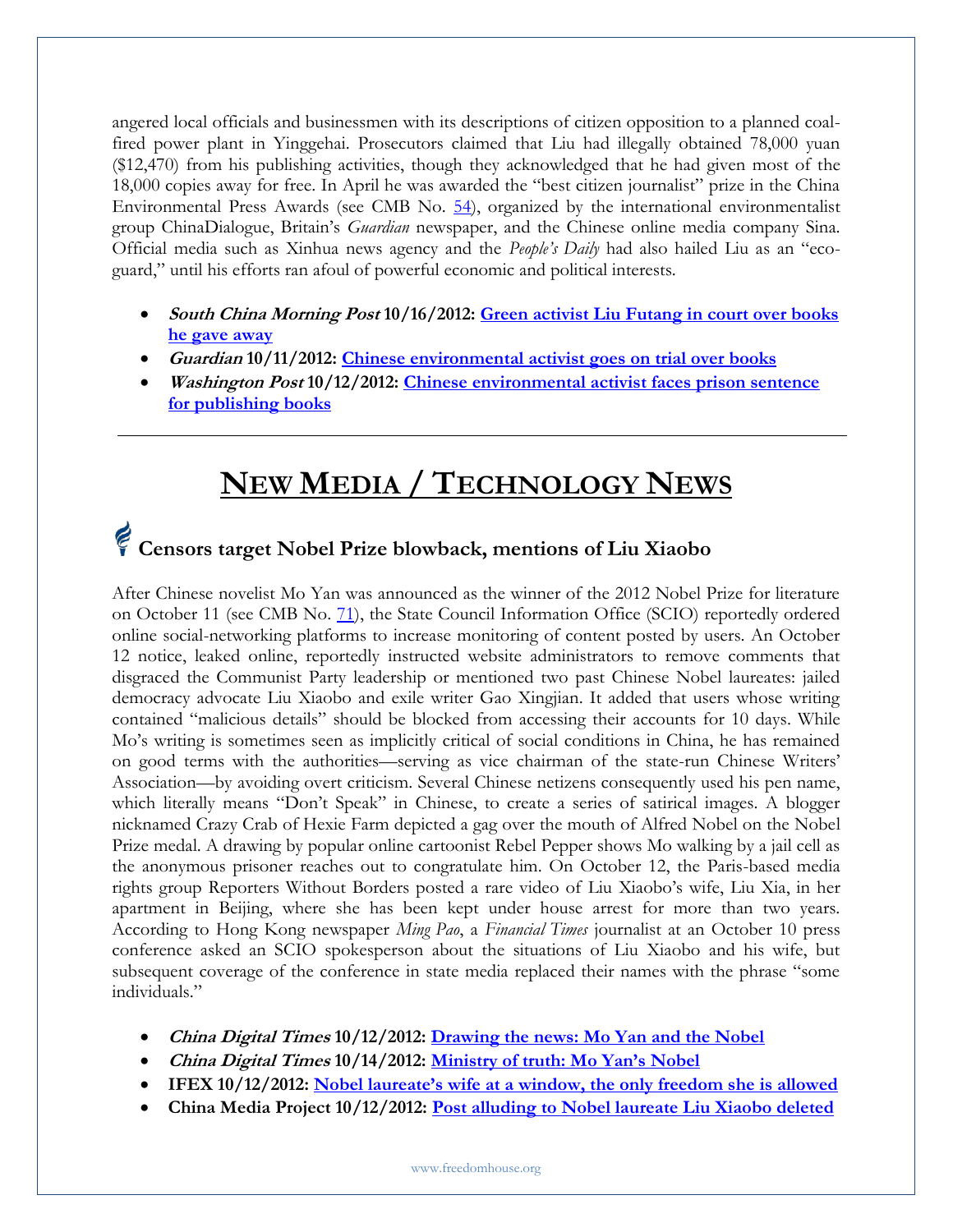**Ming Pao 10/10/2012 (in Chinese): [Officials dodged questions about which crimes](http://news.sina.com.hk/news/9/1/1/2794816/1.html)  [Liu Xia had committed](http://news.sina.com.hk/news/9/1/1/2794816/1.html)**

# **Microbloggers expose another low-paid official's luxury property**

State-run Xinhua news agency reported on October 11 that Cai Bin, an urban management official in Guangdong Province's Guangzhou megacity, was under investigation for his undeclared possession of an extensive array of real estate. The scandal first broke on October 8, when a posting on the Chinese online discussion forum Tianya revealed land registry records for 21 properties owned by Cai, his wife, and his son. The land and structures, which ranged from a luxury villa to a factory building, are worth an estimated 40 million yuan (\$6.4 million) in all, whereas Cai's monthly salary is about 10,000 yuan. On the popular microblogging platform Sina Weibo, users circulated photos of the houses and dubbed Cai "Uncle Properties." Chinese netizens have recently stepped up efforts to expose corruption among local and provincial officials. A predecessor to "Uncle Properties" whose nicknames included "Uncle Watches" had drawn public attention in September after microbloggers circulated photos of the Shaanxi official wearing various expensive wristwatches (see CMB No. [69\)](http://www.freedomhouse.org/cmb/69_092712#6). A similar case, this time involving a Fujian Province official, emerged almost simultaneously with that of Cai (see CMB No. [71\)](http://www.freedomhouse.org/cmb/71_101112).

- **Financial Times 10/12/2012: Property 'uncles'—[the bloggers are coming](http://blogs.ft.com/beyond-brics/2012/10/12/chinese-property-uncles-the-bloggers-are-coming/)**
- **Indo-Asian News Service 10/11/2012: [Chinese official being probed for owning 21](http://news.in.msn.com/international/article.aspx?cp-documentid=251023720)  [houses](http://news.in.msn.com/international/article.aspx?cp-documentid=251023720)**
- **Agence France-Presse 10/16/2012: [China bloggers expose more corruption: reports](http://www.google.com/hostednews/afp/article/ALeqM5iEzDtF4ZAyDp4JGhP-gj0B_mnOOw?docId=CNG.fdb69c376f485119b0a4b87bb23e3b22.531)**

### **Mobile devices to be seized over maps with 'inaccurate' China borders**

Beijing-based newspaper *Legal Daily* reported on October 15 that the National Administration of Surveying, Mapping, and Geoinformation (NASMG) had ordered Chinese customs officials to strengthen inspections of mobile phones and tablet computers with internet-based mapping services. According to the article, NASMG, which vowed to "increase propaganda campaigns over state sovereignty," said mobile phones that use "illegal maps," including those with unauthorized or inaccurate information regarding a country's territory, would be confiscated and sent to local bureaus of the NASMG for further investigation. The official notice also required telecommunications companies to cooperate with authorities to provide users with "proper maps." It added that failure to do so would result in revocation of network licenses. The notice made clear references to a worsening territorial dispute between China and Japan over the Diaoyu Islands, known in Japan as the Senkaku Islands (see CMB No. [70\)](http://www.freedomhouse.org/cmb/70_100412#4). According to state-run Xinhua news agency, current regulations impose a fine of up to 10,000 yuan (\$1,600) for publishing maps that are deemed inaccurate. A draft law that will be open to public consultation until October 26 seeks to increase the fine tenfold, to 100,000 yuan (\$15,850).

**Xinhua 10/16/2012: [Chinese customs to seize devices with illegal maps](http://news.xinhuanet.com/english/china/2012-10/16/c_131910411.htm)**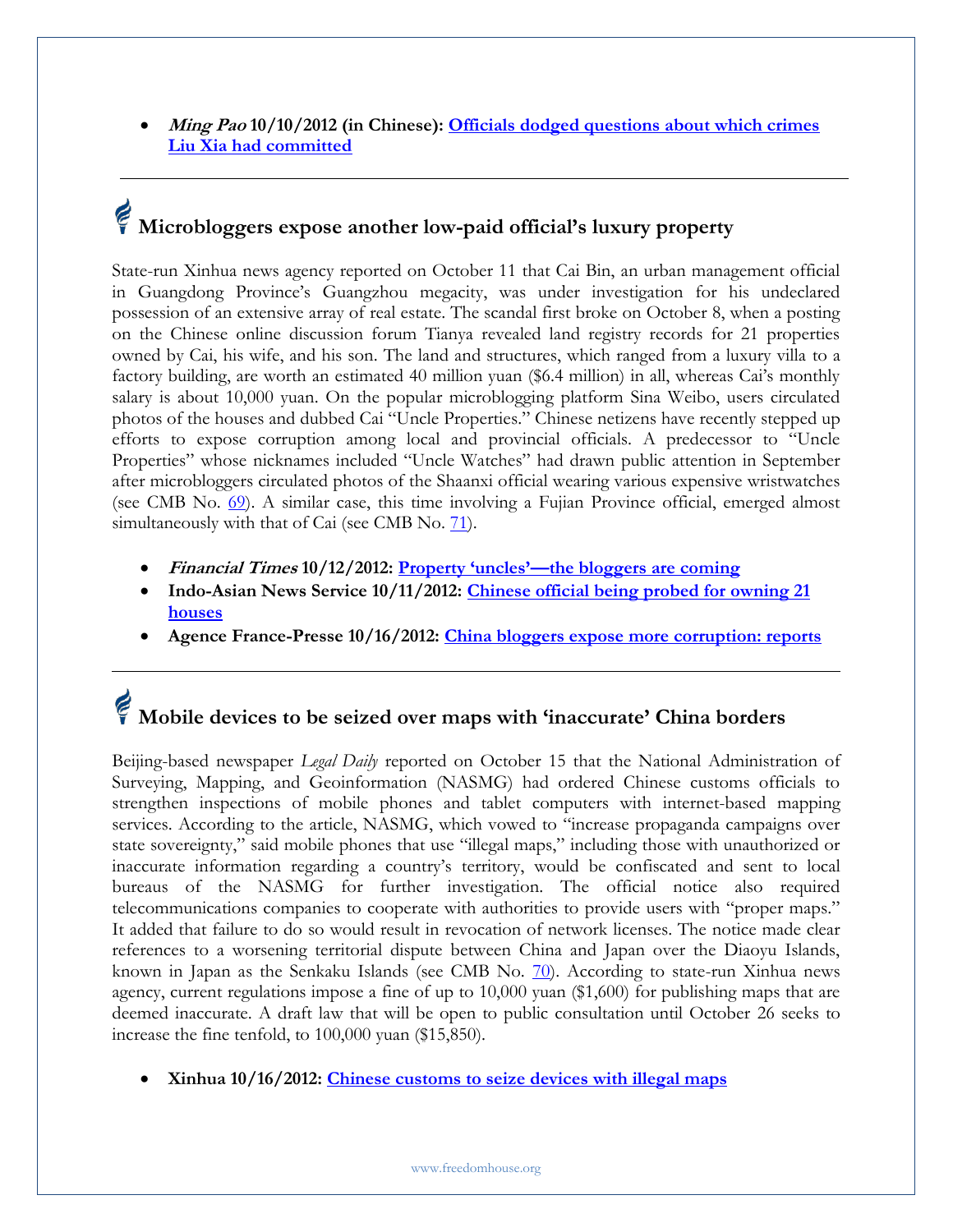- **Legal Daily 10/15/2012 (in Chinese): [Foreign maps showing information](http://www.legaldaily.com.cn/index_article/content/2012-10/15/content_3902946.htm?node=5955)  [inconsistent with our position will be severely punished](http://www.legaldaily.com.cn/index_article/content/2012-10/15/content_3902946.htm?node=5955)**
- **Tech in Asia 10/16/2012: [Chinese customs to seize mobile devices for 'illegal maps'](http://www.techinasia.com/chinese-customs-sieze-mobile-devices-illegal-maps/)**
- Agence France-Presse 9/25/2012: China may toughen laws on 'illegal' mapping: **[state media](http://www.france24.com/en/20120925-china-may-toughen-laws-illegal-mapping-state-media)**

#### **INNER MONGOLIA**

### **Wife of detained Mongol activist seeks international help**

Xinna, the wife of ethnic Mongolian journalist Hada, spoke to the Associated Press on October 15 about the persecution of her family, calling on the international community to help secure her husband's release from custody (see CMB No. [58\)](http://www.freedomhouse.org/article/china-media-bulletin-issue-no-58). Hada, founder of the pro-Mongol newspaper *Voice of Southern Mongolia*, has been held in extralegal detention since December 2010, when he completed a 15-year prison sentence for "separatism." While his whereabouts remain unknown to the public, his wife, speaking by telephone from Inner Mongolia's capital, Hohhot, said she had been allowed to see him once a month recently. She noted that his mental state had sharply deteriorated, and that the prison administration had ignored a doctor's suggestion that he be transferred to a mental health hospital. Xinna and her son, Weilesi (Uiles), were detained in December 2010. He was released on bail in September 2011, and the authorities subsequently decided not to pursue drug charges against him. She was released after receiving a suspended threeyear prison sentence in April for "engaging in illegal business." However, both mother and son, who deny the charges, have remained under strict house arrest since their releases. "There are several cameras that have been installed around my house," Xinna told the Associated Press. "If I go out I need to get approval from authorities and I am followed by police."

 **Associated Press 10/15/2012: [Wife of Mongolian activist speaks out against](http://www.guardian.co.uk/world/2012/oct/15/wife-mongolian-activist-china)  [Chinese harassment](http://www.guardian.co.uk/world/2012/oct/15/wife-mongolian-activist-china)**

#### **HONG KONG**

#### **Hard-hitting online magazine 'iSun Affairs' launches print edition**

The Hong Kong–based independent online magazine *iSun Affairs* unveiled a print edition on October 14. Launched just a year ago, the weekly publication has won four press awards for its reporting on sensitive topics related to China (see CMB No. [45\)](http://www.freedomhouse.org/article/china-media-bulletin-issue-no-45), including activist lawyer Chen Guangcheng's escape from illegal house arrest and a revolt against corrupt officials in the Guangdong Province village of Wukan. The magazine and its satellite television channel, Sun TV, are banned on the mainland. About 30 of its employees are from mainland China, and most have reported harassment by Chinese authorities, which has led many to quit. The company's internet marketing director, Wen Yunchao, better known by the blogging name Bei Feng, said his family in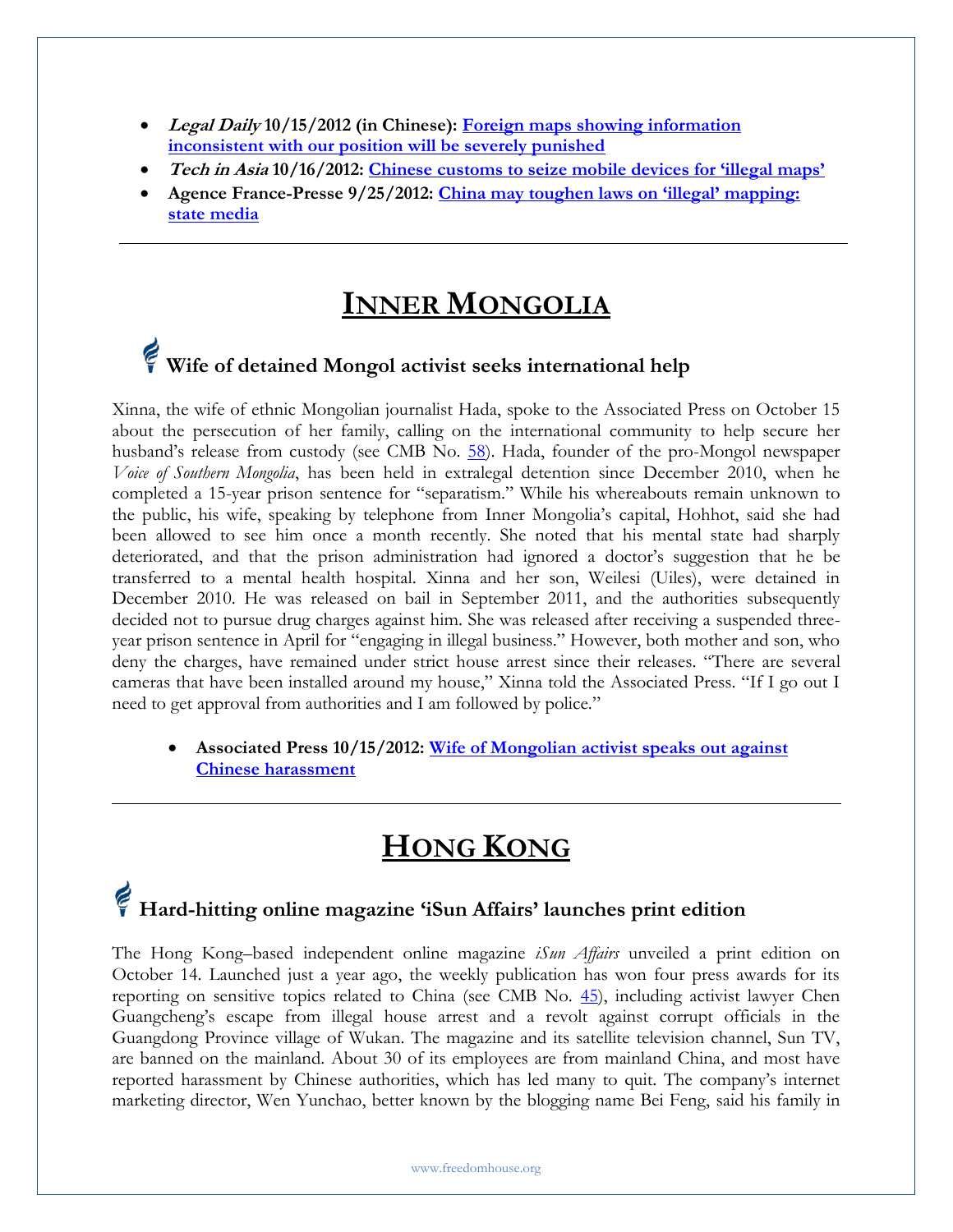Guangdong had been ordered by the authorities to stop him from criticizing the government. He said he feared retribution if he returned to the mainland to renew his permit to travel to Hong Kong. Despite a series of ongoing obstacles, *iSun Affairs* founder Chen Ping, a businessman and former government policy researcher in China, said in an interview with the *South China Morning Post* published on October 13 that he was determined to see his media business play a role in changing China.

- **Voice of America 10/18/2012 (in Chinese): [Mainland liberal launched Hong](http://www.voachinese.com/content/new-magazine-20121015/1526569.html)  [Kong-based magazine to promote democratic reforms in China](http://www.voachinese.com/content/new-magazine-20121015/1526569.html)**
- **South China Morning Post 10/13/2012: [iSun Affairs magazine expands, betting](http://www.scmp.com/news/china/article/1059832/isun-affairs-magazine-expands-betting-hard-hitting-reports)  [on hard-hitting reports](http://www.scmp.com/news/china/article/1059832/isun-affairs-magazine-expands-betting-hard-hitting-reports)**
- **[iSun Affairs](http://www.isunaffairs.com/)**

### **BEYOND CHINA**

## **Next Media pulls out of Taiwan, threatening media pluralism**

According to an agreement unveiled on October 17, Hong Kong media tycoon Jimmy Lai's Next Media group will sell its Taiwan-based print and television operations to Taiwanese financier Jeffrey Koo Jr. for NT\$17.5 billion (US\$600 million). The deal includes Next Media's Taiwan television outlet, Next TV, and the Taiwan versions of its print publications *Apple Daily* and *Next Magazine*, among other assets. *Apple Daily* is the most widely read daily newspaper in Taiwan. Next Media said it had pulled out of an earlier agreement to sell Next TV to ERA Communications, a Taiwanese cable and satellite company; the sale was motivated in part by regulatory delays related to the television station that had hurt the profitability of the media group as a whole (see CMB No. [70\)](http://www.freedomhouse.org/cmb/70_100412#3). Lai will retain his Hong Kong media assets. Several Taiwanese media analysts expressed concern over the planned change of ownership, as Koo's family has business interests in China, whereas Next Media is known for its critical reporting on the Chinese Communist Party and nonpartisan coverage of Taiwanese politics. Media owned by Taiwanese financial groups have increasingly practiced selfcensorship to protect the holding companies' business operations in China and ties to the Taiwanese government. Kuang Chung-shiang, a prominent Taiwanese journalism professor, warned that the concentration of outlets in the hands of such financial groups would harm the media's watchdog role.

- **Bloomberg News 10/17/2012: [Jimmy Lai sells embattled Taiwan news media for](http://www.businessweek.com/news/2012-10-17/next-media-to-sell-taiwan-print-tv-businesses-for-600-million)  [\\$600 million](http://www.businessweek.com/news/2012-10-17/next-media-to-sell-taiwan-print-tv-businesses-for-600-million)**
- **Reuters 10/17/2012: [Next Media to sell Taiwan print, TV business for \\$600 million](http://www.reuters.com/article/2012/10/17/us-nextmedia-taiwan-idUSBRE89G0GC20121017)**
- **Associated Press 10/16/2012: [China critic to sell Taiwan media holdings to local](http://www.washingtonpost.com/business/china-critic-to-sell-taiwan-media-holdings-to-local-businessman-with-close-china-ties/2012/10/16/746de2b8-1764-11e2-a346-f24efc680b8d_story.html)  [businessman with close China ties](http://www.washingtonpost.com/business/china-critic-to-sell-taiwan-media-holdings-to-local-businessman-with-close-china-ties/2012/10/16/746de2b8-1764-11e2-a346-f24efc680b8d_story.html)**
- **Financial Times 10/16/2012: [Lai's Taiwan media exit raises China fear](http://www.ft.com/intl/cms/s/0/adc12e02-177e-11e2-8ebe-00144feabdc0.html#axzz29U1Gga7I)**
- **China Post 10/16/2012: [Koo inks joint deal to buy Next Media](http://www.chinapost.com.tw/taiwan/national/national-news/2012/10/16/357803/Koo-inks.htm)**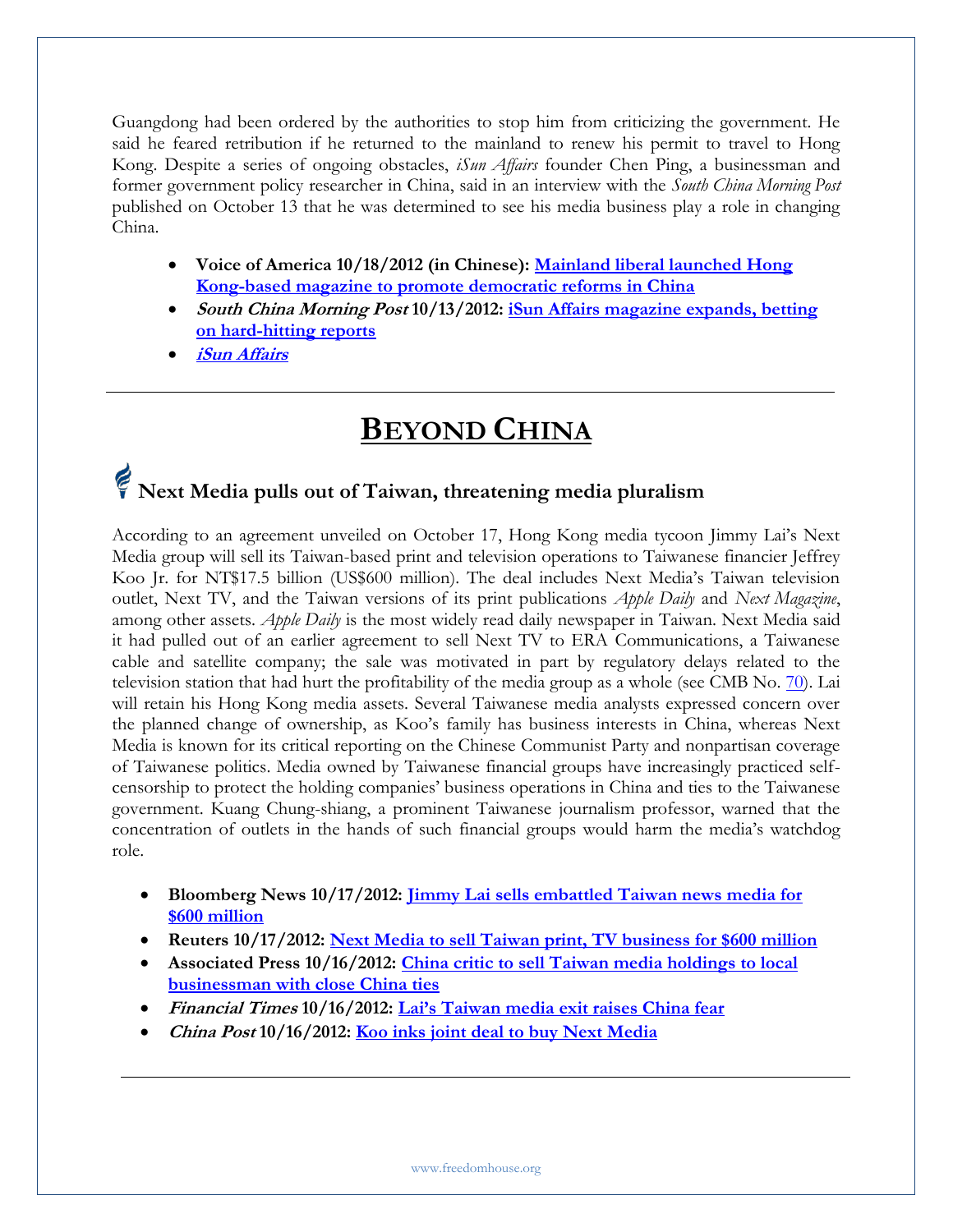## **Dissident writer Liao Yiwu accepts German award, blasts Beijing**

Chinese dissident writer Liao Yiwu, who has lived in exile since fleeing to Germany in July 2011 (see CMB No. [33\)](http://www.freedomhouse.org/article/china-media-bulletin-issue-no-33), was awarded the German Book Trade Peace Prize in Frankfurt on October 14. German Booksellers' and Publishers' Association president Gottfried Honnefelder said Liao had "restored a voice to the people of his country suffering from repression and oppression." During the award ceremony, which was attended by German president Joachim Gauck, Liao denounced the Chinese state under Communist Party leadership as an "inhuman empire with bloody hands." Prior to receiving the prize, he told Deutsche Welle that the goal of his recently published book, *Bullets and Opium*, was to preserve and spread the memory of the 1989 Tiananmen Square crackdown. In an interview with *Der Spiegel* published on October 15, the writer said he was stunned by the previous week's announcement that Chinese novelist Mo Yan had won the 2012 Nobel Prize for literature (see above, CMB No.  $71$ ), as Mo's ties to the Chinese authorities had made him a cultural symbol of the Chinese Communist Party. Liao recalled meeting the laureate once in his hometown of Chengdu, Sichuan Province, but said Mo had subsequently avoided him. "He knows that he represents a superficial China," Liao said, "whereas I stand for a grassroots China, it dregs, its dirt." Liao was also critical of what he called "the West's fuzzy morals" with respect to the Chinese government. At the Frankfurt ceremony, he accused the West of "colluding with the executioners under the cover of free trade."

- **Agence France-Presse 10/15/2012: [Peace winner in feral attack](http://www.thestandard.com.hk/news_detail.asp?pp_cat=17&art_id=127315&sid=37911441&con_type=1)**
- **Deutsche Welle 10/10/2012: [Liao Yiwu: 'Freedom is a long process'](http://www.dw.de/liao-yiwu-freedom-is-a-long-process/a-16295892-1)**

### **Baidu expands business in Thailand**

Chinese search engine giant Baidu has recently strengthened its foothold in Southeast Asia. On October 15, the company released Baidu PC Faster 2.0, a package of security and optimization tools that includes a Thai-language interface. A trial version launched in June had reportedly reached one million downloads in just four months. Baidu spokesman Kaiser Kuo said the company hoped to contribute to the "healthy development" of Thailand's internet environment. Baidu is reportedly building its relationship with Thai users as it prepares to launch search-related products in 2013 (see CMB No.  $34$ ). In July, the company opened a research lab in Singapore to study natural language processing technology with a focus on Thai and Vietnamese—a move that would suggest plans to expand the use of its flagship search engine, which dominates in China but trails far behind Google in the global market. Baidu is known for its adherence to Chinese government censorship directives, raising the question of whether it plans to enforce local censorship rules in countries like Thailand and Vietnam, whose governments extensively block websites that are critical of the monarchy or the ruling Communist Party, respectively. At the same time, Baidu has recently championed China's cause in a territorial dispute with Japan, casting doubt on its future role among China's smaller neighbors (see CMB No. [68\)](http://www.freedomhouse.org/cmb/68_092012#6). Its efforts to enter the Vietnamese market, for example, have been hampered by licensing difficulties amid an ongoing territorial dispute between China and Vietnam (see CMB No. [64\)](http://www.freedomhouse.org/article/china-media-bulletin-issue-no-64). Thailand and Vietnam are both rated Not Free in Freedom House's latest report on internet freedom, *Freedom on the Net* 2012.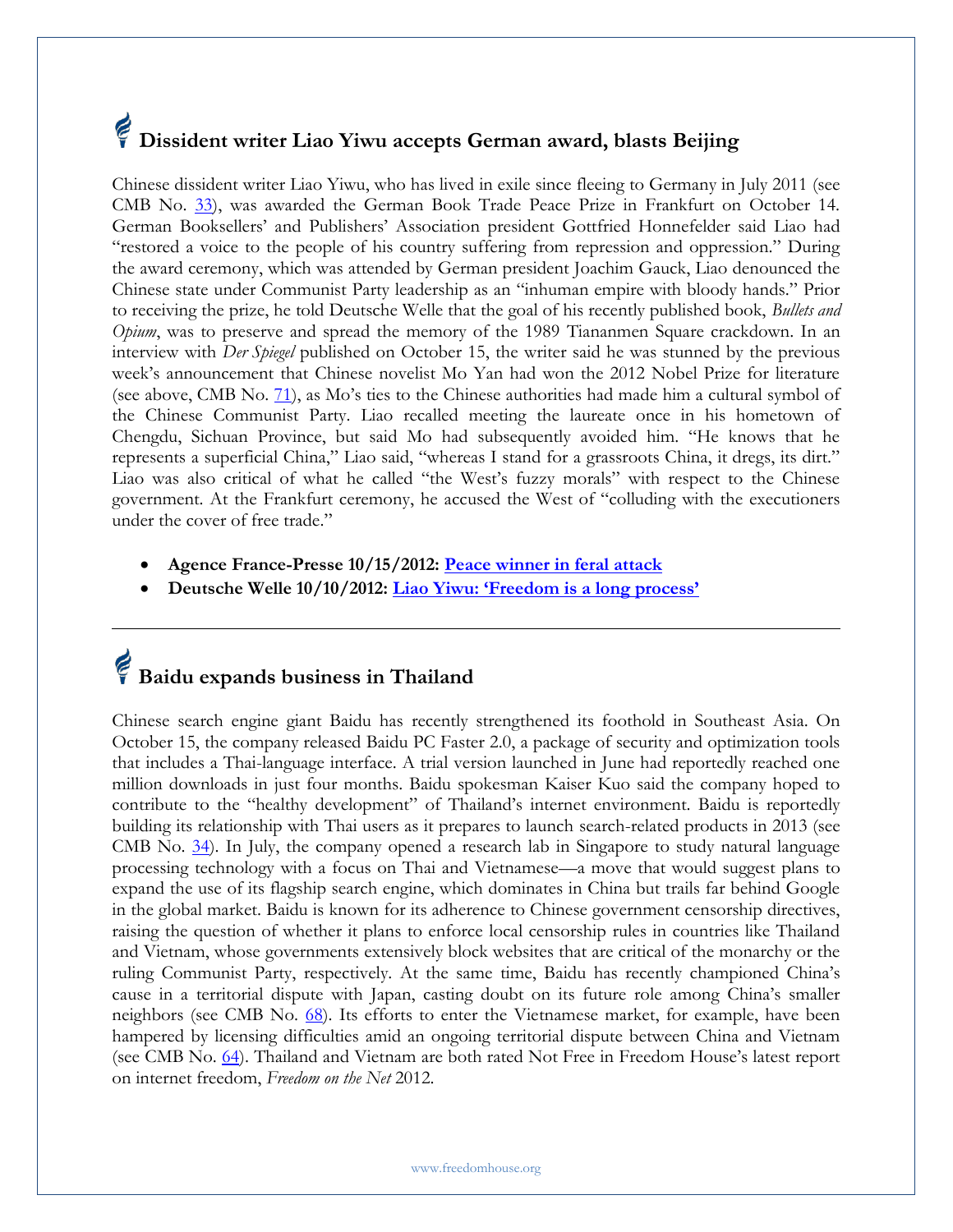- **The Next Web 10/15/2012: [China's Baidu digs deeper into Thailand with release of](http://thenextweb.com/asia/2012/10/15/chinas-baidu-digs-deeper-into-thailand-with-release-of-pc-faster-2-0-optimization-software/)  [PC Faster 2.0 optimization software](http://thenextweb.com/asia/2012/10/15/chinas-baidu-digs-deeper-into-thailand-with-release-of-pc-faster-2-0-optimization-software/)**
- Tech in Asia 10/14/2012: [China's Baidu pushes into Thailand with](http://www.techinasia.com/baidu-thailand-antivirus-apps/) revamped anti**[virus apps](http://www.techinasia.com/baidu-thailand-antivirus-apps/)**
- **Bangkok Post 10/16/2012: [Baidu seeks Thai fan base via security](http://www.bangkokpost.com/business/economics/317188/baidu-seeks-thai-fan-base-via-security)**

### **U.S. ad firm to aid Xinhua's mobile news service**

Red Loop, a mobile marketing company based in Redmond, Washington, announced on October 11 that it had been selected by China's state-run Xinhua news agency to provide global advertising services for its television broadcasting division, China Xinhua News Network (CNC). The network was created in 2010 to deliver official news in Chinese and English to both domestic and international audiences. With increased government funding, Xinhua has established a total of 160 bureaus abroad—including a North American hub on New York City's Times Square and over 20 bureaus in Africa (see CMB Nos. [31,](http://www.freedomhouse.org/article/china-media-bulletin-issue-no-31#5) [54\)](http://www.freedomhouse.org/article/china-media-bulletin-issue-no-54#Activist%20warns)—and claims to serve an audience of more than two billion people. The Red Loop deal comes two months after Xinhua was accused of using its foreign bureaus not just to spread propaganda, but also to gather intelligence for Beijing (see CMB No. [67\)](http://www.freedomhouse.org/cmb/67_091312). According to a company statement, Red Loop will provide CNC with targeting and campaign analysis tools for advertisements on the news network's recently launched mobile applications, which offer live and recorded videos of news programs. The Chinese authorities have been tapping into their country's booming population of smartphone users to retain media influence. The news blog *PaidContent* noted on October 11 that the Chinese Communist Party mouthpiece *People's Daily*, whose website went public on the Shanghai Stock Exchange in April (see CMB No. [57\)](http://www.freedomhouse.org/article/china-media-bulletin-issue-no-57#4), had raised about 1.55 billion yuan (\$245 million) to revamp its own mobile news service.

- **PaidContent 10/11/2012: U[S app ads help fund Chinese mobile 'propaganda'](http://paidcontent.org/2012/10/11/us-app-ads-help-fund-chinese-mobile-propaganda/)**
- **GeekWire 10/11/2012: [Red Loop lands ad deal with major Chinese media](http://www.geekwire.com/2012/red-loop-lands-advertising-deal-major-chinese-media-network/)  [network](http://www.geekwire.com/2012/red-loop-lands-advertising-deal-major-chinese-media-network/)**
- **AdotasWire 10/12/2012: [Xinhua's CNC selects Red Loop Media as global mobile](http://www.digitalmarketingsuite.com/article/6822/Xinhuas-CNC-Selects-Red-Loop-Media-as-Global-Mobile-Advertising-Service-Provider)  [advertising service provider](http://www.digitalmarketingsuite.com/article/6822/Xinhuas-CNC-Selects-Red-Loop-Media-as-Global-Mobile-Advertising-Service-Provider)**

#### **NOTABLE ANALYSIS**

#### **U.S. commission finds threats to free expression, citizen pushback in China**

On October 10, the Congressional-Executive Commission on China released its 2012 Annual Report, a 284-page document that assesses rule of law and human rights developments in China from September 2011 to September 2012. The report highlights a contradictory trend in which Chinese people at all levels of society have taken great risks to exercise basic freedoms and demand recognitions of their rights, even as officials appear increasingly concerned with preserving the status quo rather than addressing such grassroots calls for reform. The section on freedom of expression